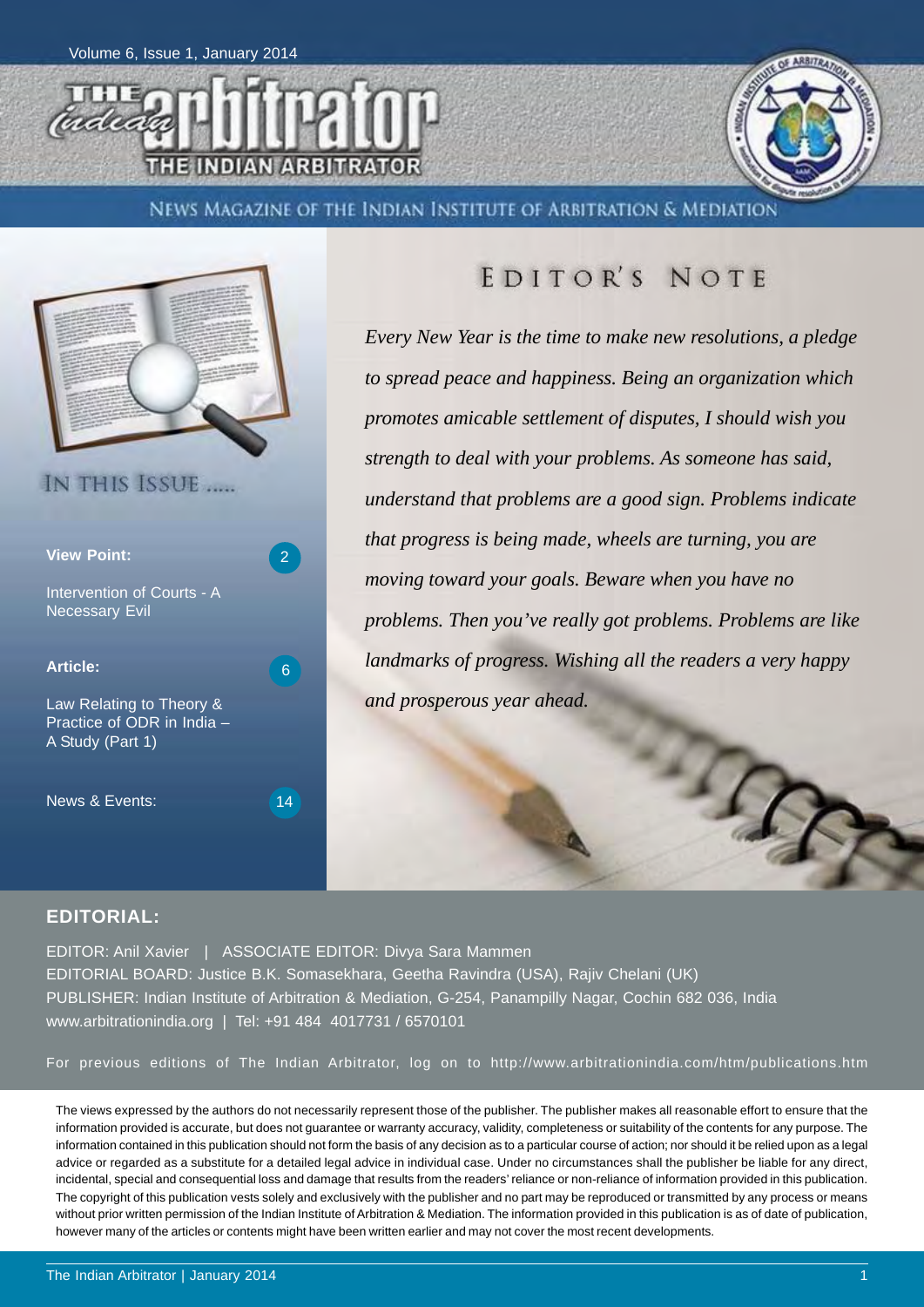# INTERVENTION OF COURTS – A NECESSARY EVIL

SHWETA SHARMA & VISHAL THAKUR



*The purpose of Alternative Dispute Resolution is to overcome the interminable, time consuming, complex, expensive and overburdened court proceedings. But recently we have come across many situations where ADR has become ineffective due to court interventions. It is seen that court intervention, though a necessary activity, eventually has become evil due to overburdened and ineffective judiciary. The authors by this article propose that such interventions by the court, need to be regulated by the way of Arbitration Courts.*

AUTHORS: SHWETA SHARMA & VISHAL THAKUR ARE FIFTH YEAR STUDENTS OF GUJARAT NATIONAL LAW UNIVERSITY.

**T**he sole purpose of introducing arbitration in the realm of dispute resolution was to find an alternative to the interminable, time consuming, complex, expensive and overburdened court proceedings.

But *Whites Industries Australia Limited v. The Republic of India* in 2011, proved contrary to the very purpose of arbitration as an alternate dispute resolution. "*…no difficulty in concluding that the Indian judicial system's inability to deal with White's case amounts to undue delay…"1*

The ineffective condition in dispute resolution caused due to court intervention was highlighted in the case. But what needs to be kept in mind is that the intervention of court is not been questioned, the delay caused by the intervention is perhaps obnoxious. Wherein in one side the court intervention was stated to be obnoxious in nature, in the case of *Lavalin SA/N.V v. Ken Ren Chemicals and Fertilizers Ltd. (in Liquidation)2* the intervention of the court was stated to be a necessary evil. Wherein a perfect balance between the International arbitration and national courts was suggested as the Courts intervention in some matter was highly beneficial.

The above case read along with the South African Law Commission report on the Question of striking a balance between court intervention and independence of

arbitration proceedings, "*….In exchange for its supportive powers, the court also has the power to supervise the arbitral process by setting aside the award in certain circumstances…."3*

#### **(Footnotes)**

<sup>1</sup> Feridich Sandra, "International Arbitration: *Whites Industries v. India Investment Arbitration Last Resort to Overcome Hurdles in Enforcing Arbitral Awards*." (2012): Accessed May 4, 2013

<sup>2 1994 (2)</sup> All ER 449 at 446 (HC)

<sup>&</sup>lt;sup>3</sup> South African Law Commission, Project 94, Arbitration: An International Arbitration Act for South Africa, http://www.justice.gov.za/salrc/reports/ r\_prj94\_july1998.pdf : Accessed June, 2012.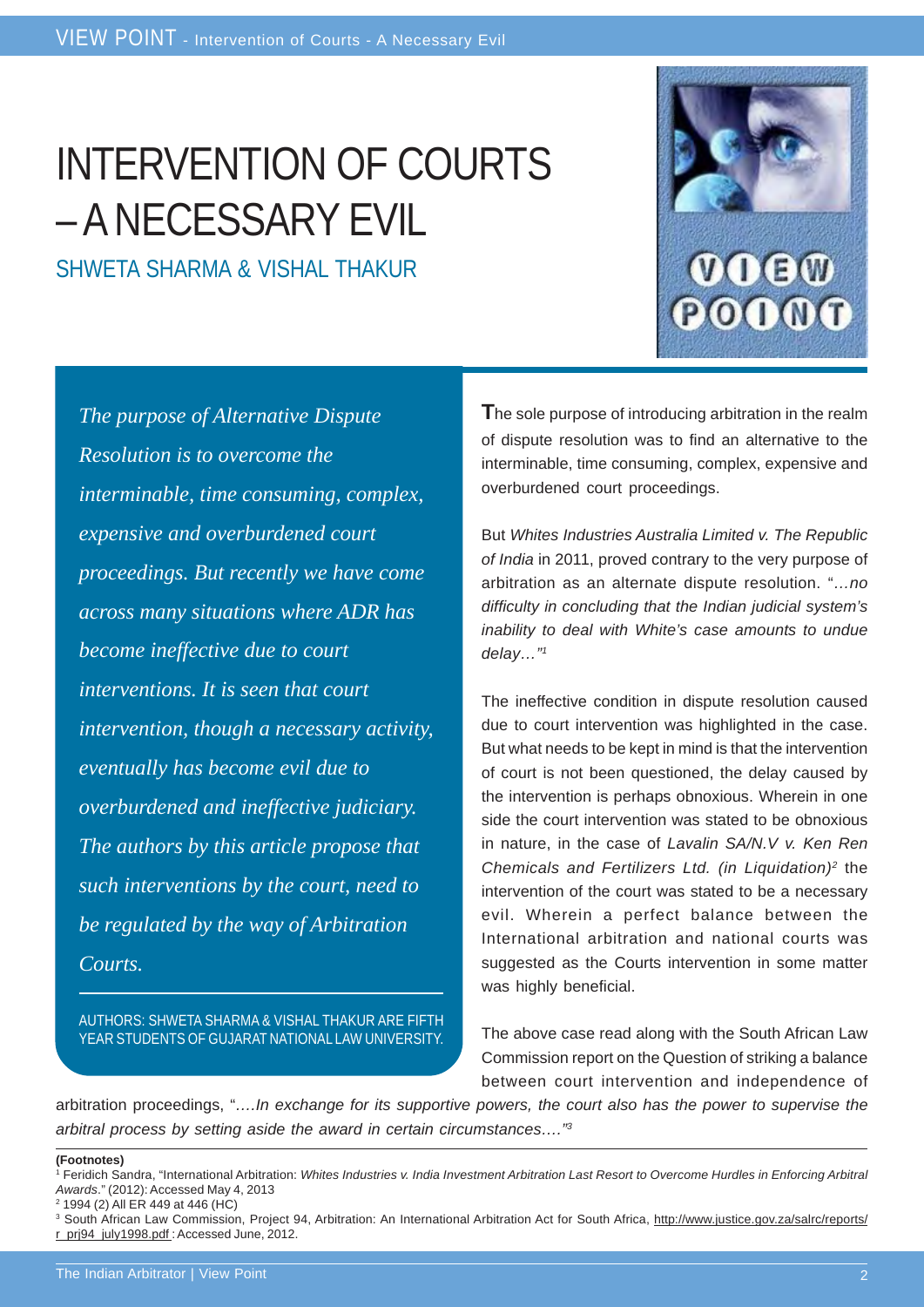It can be observed that court intervention was though regarded as a necessary activity, eventually became an evil due to overburdened and ineffective judiciary.

The authors by this paper propose that such interventions by the court, which are in fact the necessary evil in the matters of arbitration, need to be regulated by the way of Arbitration Courts.

However paradoxical the name sounds, the authors suggests having an efficient model in the judiciary which can consistently regulate the arbitration related matters approaching various High Courts and appealed to the Hon'ble Supreme Court.

The suggested structure is as follows:

- a) Create a special list of all the arbitration related matters pending in the court.<sup>4</sup>
- b) Formulation of an Specialized Court (Arbitration Court) which would deal with $5 -$ 
	- 1. Applications under Interim relief,
	- 2. Application for assistance with the taking of evidence,
	- 3. The recognition and enforcement of awards, and
	- 4. Appointment of arbitrators.

In 2003 Arbitration and Conciliation (Amendment) Bill 2003, a special Division at all the High Court was suggested and the High Court Bill, 2009 had provisions for transfer of such cases to these commercial divisions.<sup>6</sup> Though the paper suggests that the number of Arbitration Courts should (preferably one) be kept to bare minimum, to maintain the consistency in interpretation of the Arbitration and Conciliation Act, 1996.

#### **(Footnotes)**

4 Warren AC, Marilyn. "*The Court and Arbitration in Victoria*." Supreme Court of Victoria. Last modified 30, 2011. http://www.supremecourt.vic.gov.au/ resources/0a446c89-0be8-4c13-8dd5-5ff09b6eef25/speech%2Bfinal%2B30.11.11.pdf. Accessed May 7, 2013.

5 "*Transnational Notes » A New Specialised Arbitration Court and Judiciary for Madrid*." Last modified March 23, 2011. http://blogs.law.nyu.edu/transnational/ 2011/03/a-new-specialised-arbitration-court-and-judiciary-for-madrid/: Accessed May 7, 2013

6 Dedicated Arbitration Courts in India: India Transforming into Jurisdiction of Specialized Arbitration, February 1, 2011http://www.singhanialaw.com/ images/Lex%20Arbitrax.pdf: Accessed May 31, 2012.



## **BECOME A MEMBER OF IIAM**

Empower yourself with the techniques of Alternative Dispute Resolution. Apart from being elected to the Governing Council, also become part of Expert Committees and Users Committees to give expert advice / opinions to the Governing Council on the improvement of ADR in India.

Your association will provide the necessary inspiration for the endeavours of IIAM.

Choose from the different category of memberships. For details. see: www.arbitrationindia.com/htm/membership.htm or mail to dir@arbitrationindia.com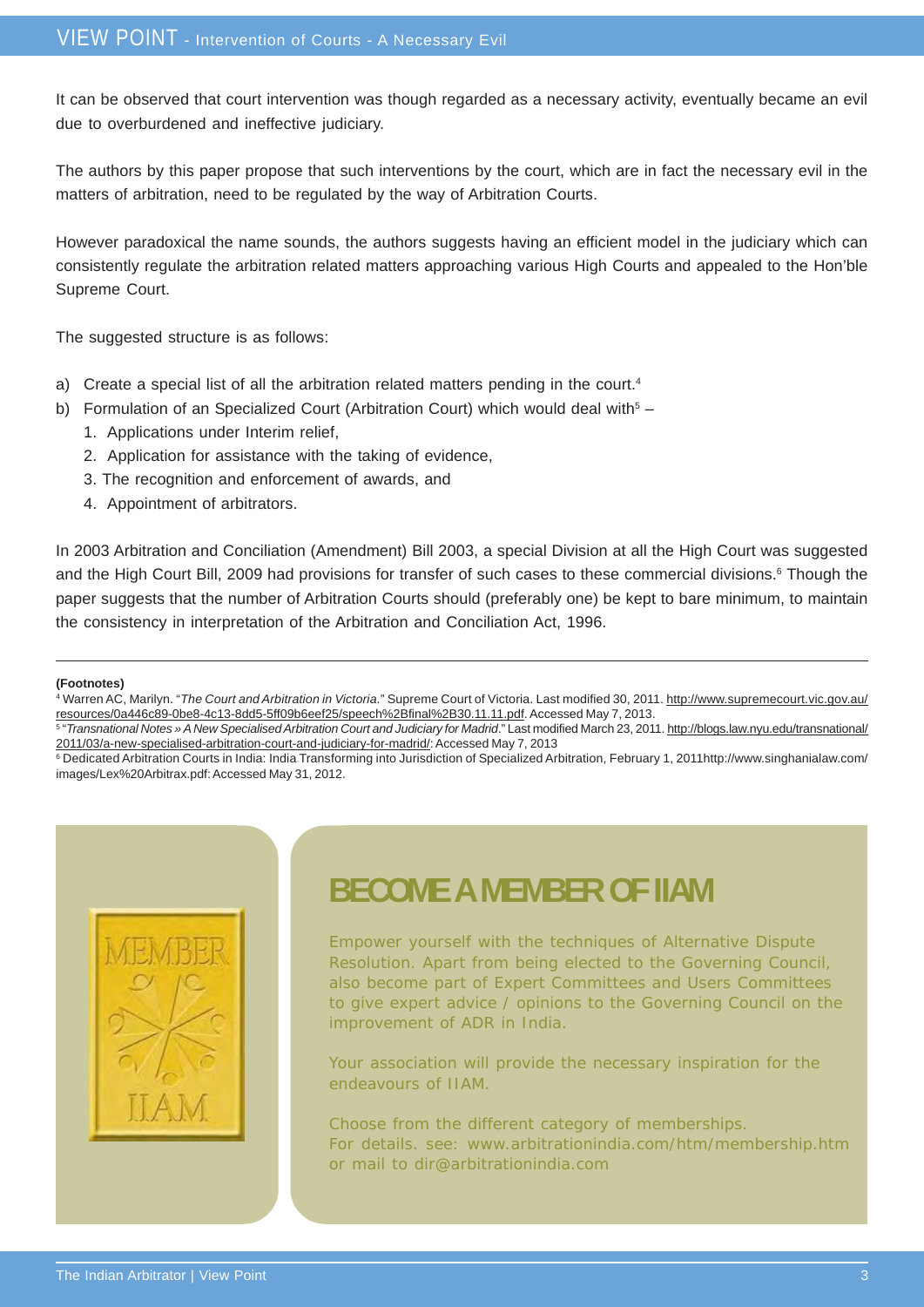The structure of the panel of the judges in Arbitration Court is suggested to be same as that of the model adopted by the *National Company Law Tribunal*.

While analysing the case of *Union of India v. R Gandhi, President, Madras Bar Association*,<sup>7</sup> the Supreme Court outlined some differences between a specialized court and ordinary courts –

- a) Courts are established by the State and are entrusted with the State's inherent judicial power where as specific tribunals are established under a statue to adjudicate upon disputes arising under the said statute.
- b) Courts are manned by judges, whereas the tribunals may have a combination of a Judicial Member and a Technical Member who is an 'expert' in the related dispute.
- c) Courts are governed by detailed statutory procedural rules, whereas, tribunals generally are regulated by their own procedures.

Thereby understanding the importance of a specific tribunal over the courts read along with the amendment suggested in 2003 Amendment Bill (intention of the legislature to have a specific court / Division specifically dealing in the matters related to arbitration), it can be easily stated that not only was there a need to formulate an Arbitration Court but also the drafters of the Bill, 2003 suggested the same.

### **THE CONSTITUTIONAL VALIDITY OF THE ARBITRATION COURT**

In S.P. Sampath Kumar v. Union of India<sup>8</sup>, the Supreme Court laid down that the Parliament can without violating the basic structure constitute a tribunal and make alternative institutional mechanism.

The Parliament and the State Legislatures possess legislative competence to effect changes in the original jurisdiction of the Supreme Court and High Court apart from the authorization that flows from Article 323-A and 323-B in terms of Entries 77. 78. 79 and 95 of List I; Entry 65 of the List II and Entry 46 of List III .9

While the Articles 323-A and 323-B specifically enable the legislatures to enact laws for the establishment of tribunals, the power of the parliament to enact a law constituting a Tribunal, which are not covered by any of the matters specified in the Article 323-A and 323-B, is not taken away. With regard to the entries specified in List I, the exclusive jurisdiction to make laws with respect to any of the matters enumerated in List I is with the parliament. The power conferred by Article 246(1) is notwithstanding the existence of Article 323-A and 323-B of the Constitution.10

Therefore, in the light of above mentioned articles and cases it can be concluded that arbitration is covered under Entry 13 of the Concurrent List, the parliament would have the legislative competency to constitute specialized arbitration courts and transfer the power to perform the functions performed by the traditional judiciary to these specialized courts.

### **AMENDMENTS REQUIRED IN THE PRESENT CASE**

Section 2(e) of the Act, 1996, defines the term "court". It is suggested that the word "court" may be replaced to "Arbitration Court" constituted for hearing appeals from disputes arising out of the decisions of arbitral tribunals constituted in pursuance of the present act.

**<sup>(</sup>Footnotes)**

 $(2010)$  11 SCC 1

<sup>8 (1987) 1</sup> SCC 124

<sup>9</sup> *State of Karnataka v. Vishwabharati House Building* AIR 2003 SC 104.

<sup>10</sup> *Union of India and Anrs. v. Delhi High Court Bar Association and Ors*. 2002 (4) SCC 275.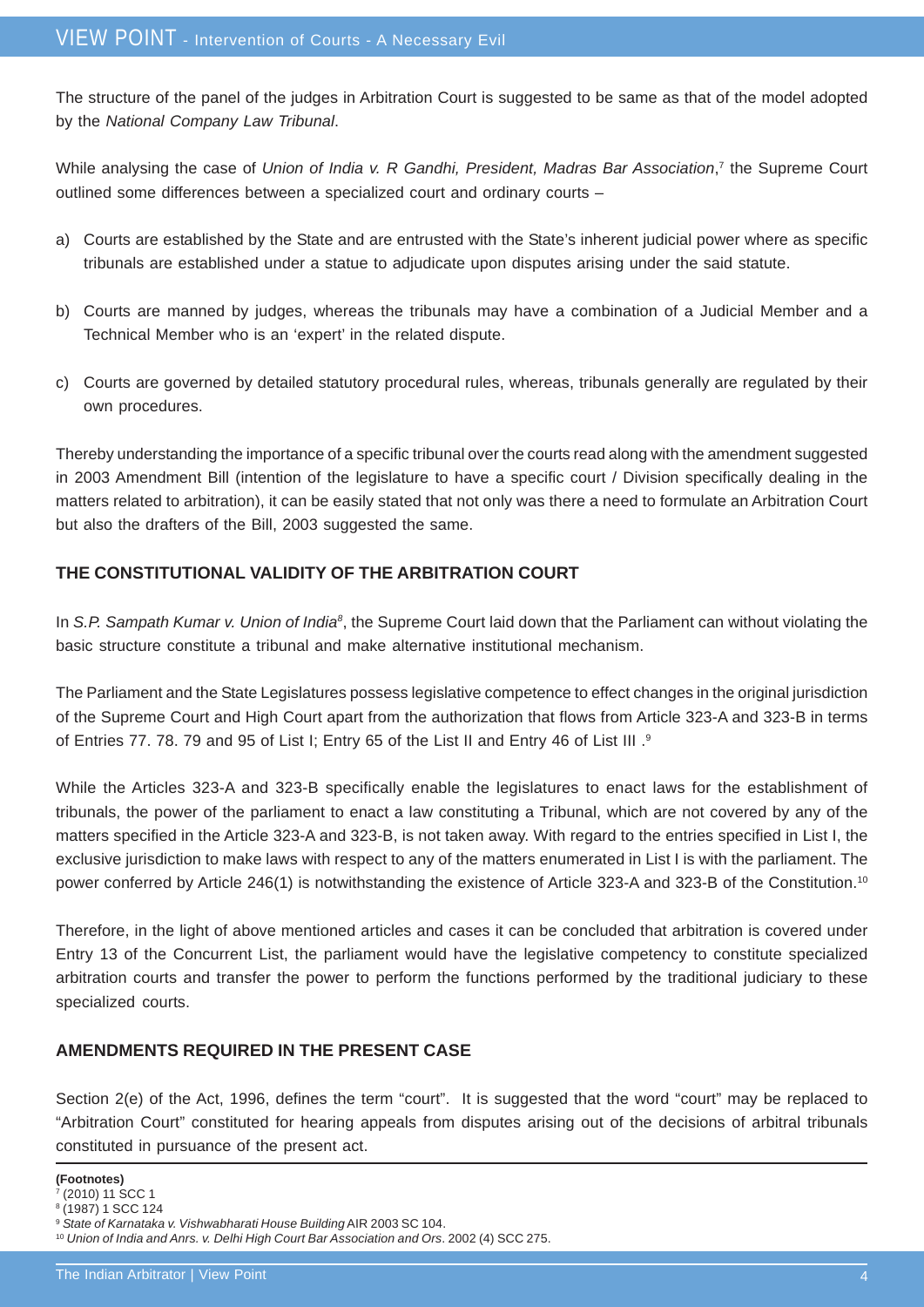However, it is suggested that these courts work more as a *court of review* rather than a court of appeal and for this we propose to amend the provisions of section 35 of the Arbitration and Conciliation Act, 1996.

#### **CONCLUSION**

188<sup>th</sup> Law Commission Report<sup>11</sup> on *Need to Remove delays in resolving Commercial Disputes*, observed that due to change in governmental policies in 1991, encouraging privatisation, liberalization and globalization led to enormous growth in the commercial sectors of India.

It is suggested that with such rapid increase in commerce and trade, there is a need of an effective mechanism for resolving disputes speedily. Foreign investors in India must be assured that the Indian Courts are as fast as the Courts in the most developed countries and there are no longer any 'long' delays in the judicial process.

**(Footnotes)**

 $11$  Power to refer parties to arbitration where there is an arbitration agreement.



### **RECIPE FOR A HAPPY NEW YEAR**

Take twelve fine, full-grown months; see that these are thoroughly free from old memories of bitterness, rancor and hate.

Cleanse them completely from every clinging spite; pick off all specks of pettiness and littleness; in short, see that these months are freed from all the past. Have them fresh and clean as when they first came from the great storehouse of Time.

Cut these months into thirty or thirty-one equal parts. Do not attempt to make up the whole batch at one time (so many persons spoil the entire lot this way) but prepare one day at a time.

Into each day put equal parts of faith, patience, courage, work (some people omit this ingredient and so spoil the flavor of the rest), hope, fidelity, liberality, kindness, rest (leaving this out is like leaving the oil out of the salad dressing don't do it), prayer, meditation, and one well-selected resolution. Put in about one teaspoonful of good spirits, a dash of fun, a pinch of folly, a sprinkling of play, and a heaping cupful of good humor.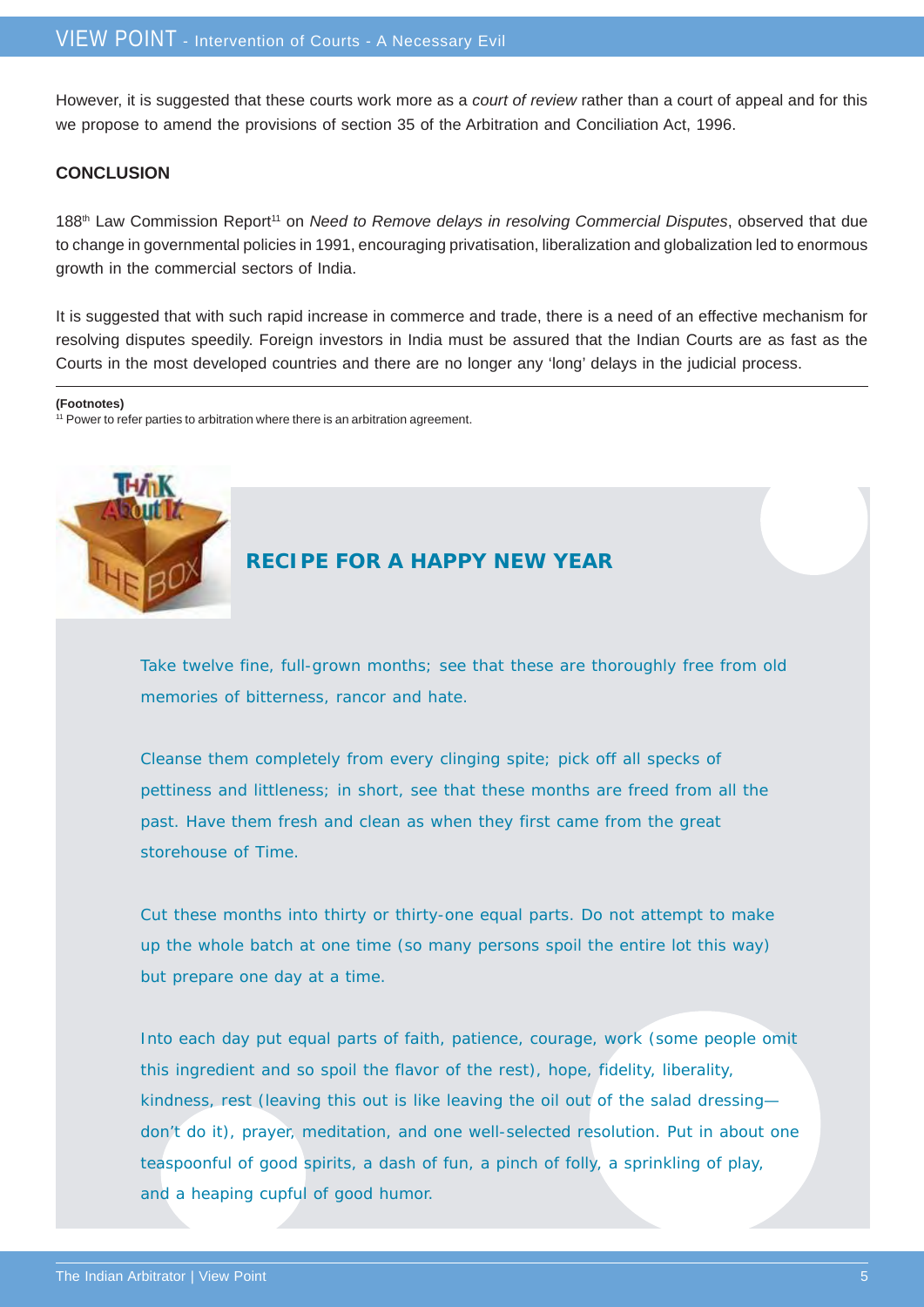# LAW RELATING TO THEORY AND PRACTICE OF ODR IN INDIA – A STUDY DR. N. VENKATESHWARLU

Antida

*Online Dispute Resolution (ODR) is a branch of dispute resolution which uses technology to facilitate the resolution of disputes. ODR system is the same as the traditional dispute resolution model. The key difference in the two concepts lies not in the substance of their concept but in the mode or medium of practice. Alternative resolution techniques, viz. negotiation, mediation and arbitration are complemented with the Internet Communication and Technology in ODR to carry out most of the dispute resolution procedure online. Author analyses the different processes under ODR.*

AUTHOR: DR. N. VENKATESHWARLU IS A PROFESSOR IN THE DEPARTMENT OF LAW, OSMANIA UNIVERSITY, HYDERABAD, INDIA.

### **INTRODUCTION TO THEORY OF ODR**

**O**nline Dispute Resolution (ODR) is a branch of dispute resolution which uses technology to facilitate the resolution of disputes between the parties. It primarily involves arbitration, mediation, and negotiation or a combination of all three. In this respect it is often seen as being online equivalent of Alternative Dispute Resolution<sup>1</sup>. ODR is a dispute resolution that takes advantage of the internet. The attraction of the cyber space is that one can engage activities at a distance than previously required physical presence, things can be done quickly if not instantaneously, that might have been inconvenient or not doable at all previously and one can acquire information processing capabilities that move beyond human capabilities in someway.

Alternative resolution techniques, viz. negotiation, mediation and arbitration are complemented with the Internet Communication and Technology in ODR to carry out most of the dispute resolution procedure online including the initial filing, the neutral appointment, evidentiary process, oral hearing if needed online discussion and even the rendering of binding settlement.

In the traditional ADR process of arbitrations and mediation there are usually three parties i.e. the two disputants and the third party neutral. Even when there is multi party dispute with many disputants, ADR is still

commonly thought to be three sided, with all disputants grouped as two parties and the neutral as the third party. Ethan Katsh and Janet Rifkin<sup>2</sup> referred to ODR having four parties as being a 'square' or 'rectangle' instead of

#### **(Footnotes)**

<sup>1</sup> Arthur M.Monthy Ahalt (Ret), What you should know about online Dispute Resolution. The Practical litigator, March 2009 2 Ethan Katsh and Janet Rifkin, Online Dispute Resolution Revolving Conflicts in Cyber space, Jossey-Bass, San Fransisco USA,2001, P.93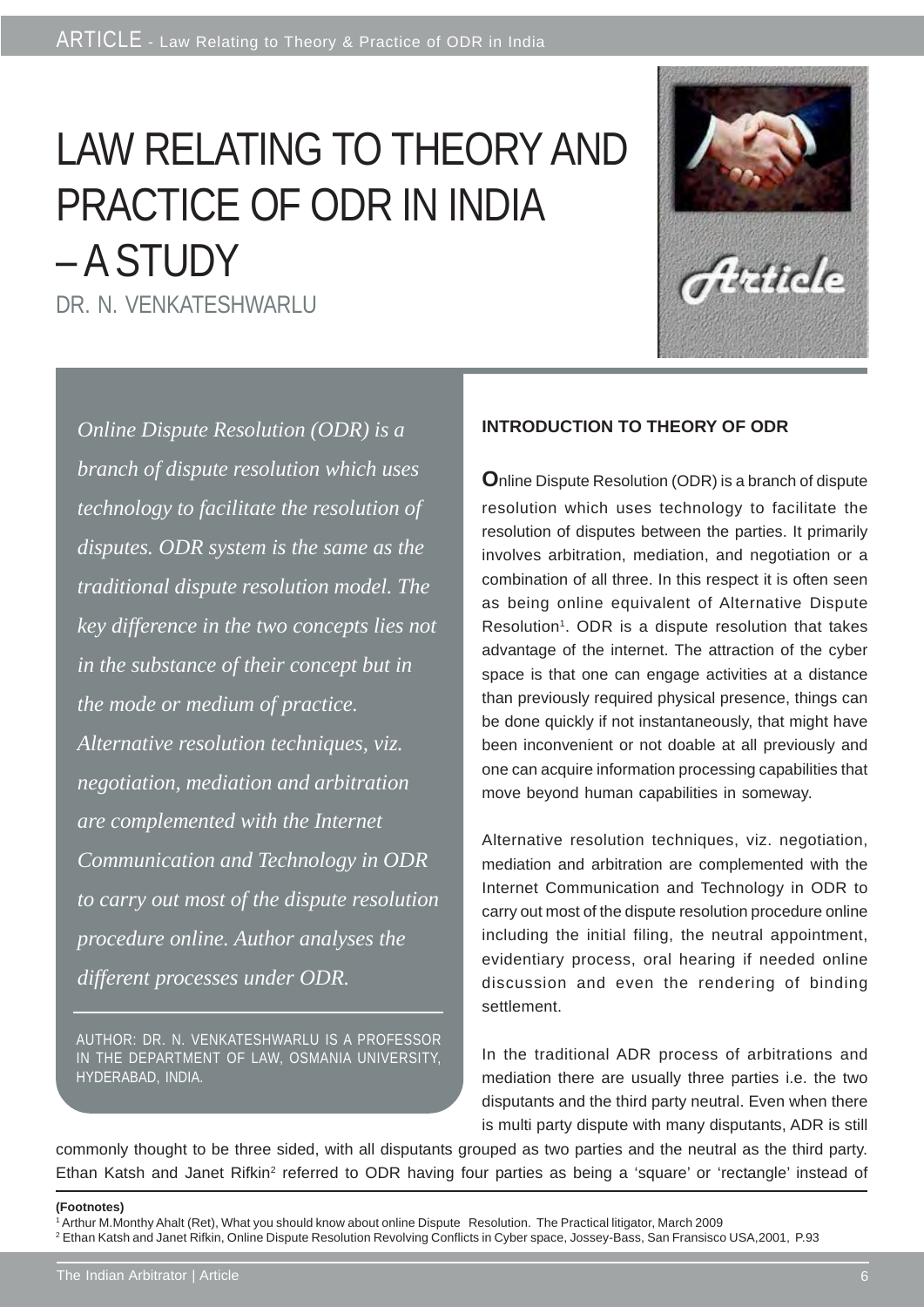triangle , i.e. three parties in ADR system, The 'Fourth party ' is the technology that works with the mediator or arbitrator. The fourth party embodies a range of capabilities in the same manner that the third party does. It may do many things such as organize information, send automotive responses, shaping writing communications in a more polite and constructive manner such as blocking foul languages, maintaining the performance, schedule meetings, clarifying interest and priorities and so on.

The assistance of fourth party will increase the more technology advances, thus reducing the role of the third neutral party. The fourth party may not be coequal in influence to the third neutral Party, but it can be an ally, collaborator and partner to the third party. The manner in which the third and fourth parties interact with each other will effect many parts of dispute resolution process. Further ICT advance which occurs exponentially speeds up over the time and as a result ODR processes are increasing in efficiency, providing their disputants with the greater advantages in terms of time saving and cost reduction.

Ethen Kasth and Janet Rifkin<sup>3</sup> focuses three fundamental features or building blocks of any ODR system. They are convenience, Trust and Expertise. According to them, no ODR system will be successful unless it is convenient to use, provides a sense of trust and confidence in its use and it delivers expertise. In other words, such systems need to facilitate access and participation, have legitimacy and provide value. The challenge of ODR is not simplify to provide some level of convenience, trust and expertise, but to provide the right mix of these features. According to the authors, the relationship between these factors can be compared to the relationship between the three sides of triangle. In this triangle, the length of each side represents how high a level of the factor is present. The above said three factors are not mutually exclusive. If the level of one of the factor is changed, the level of some other factors may be affected.

#### **CONVENIENCE**

The convenience element includes logistics and financial factors, which affects access to and participation in the process. The threshold level for convenience is the lowest common denominator and hence the lowest level of sophistication by an anticipated user must be adhered for the system to work. However, an individual without an Internet access would not meet this or any other threshold for convenience, ODR system will be ineffective. For disputes occurring off line, therefore, ODR will not be the exclusive option until a much longer percentage of population has easy and fast Internet access. Another challenge for the convenience level may occur if third party and one disputant is highly sophisticated, but the other disputant is relatively new to the Internet. In this, convenience level must be set at the lowest common denominator unless the disputant is willing for some reason to work to raise his skill level. The reason for this that there should not be a power imbalance between the parties, and technological and equipment that affects ability to participate can create a power imbalance. In addition to being affected by the equipment and skill required to participate, cost and other factors related to who the individual is, will be important. Convenient systems that are not trustworthy will not be used nor will trustworthy systems that are not convenient to be used.

**(Footnotes)** 3 Supra 1, pp.73, 74

> It is easier to perceive error than to find truth, for the former lies on the surface and is easily seen, while the latter lies in the depth, where few are willing to search for it.

> > ~Johann Wolfgang von Goethe~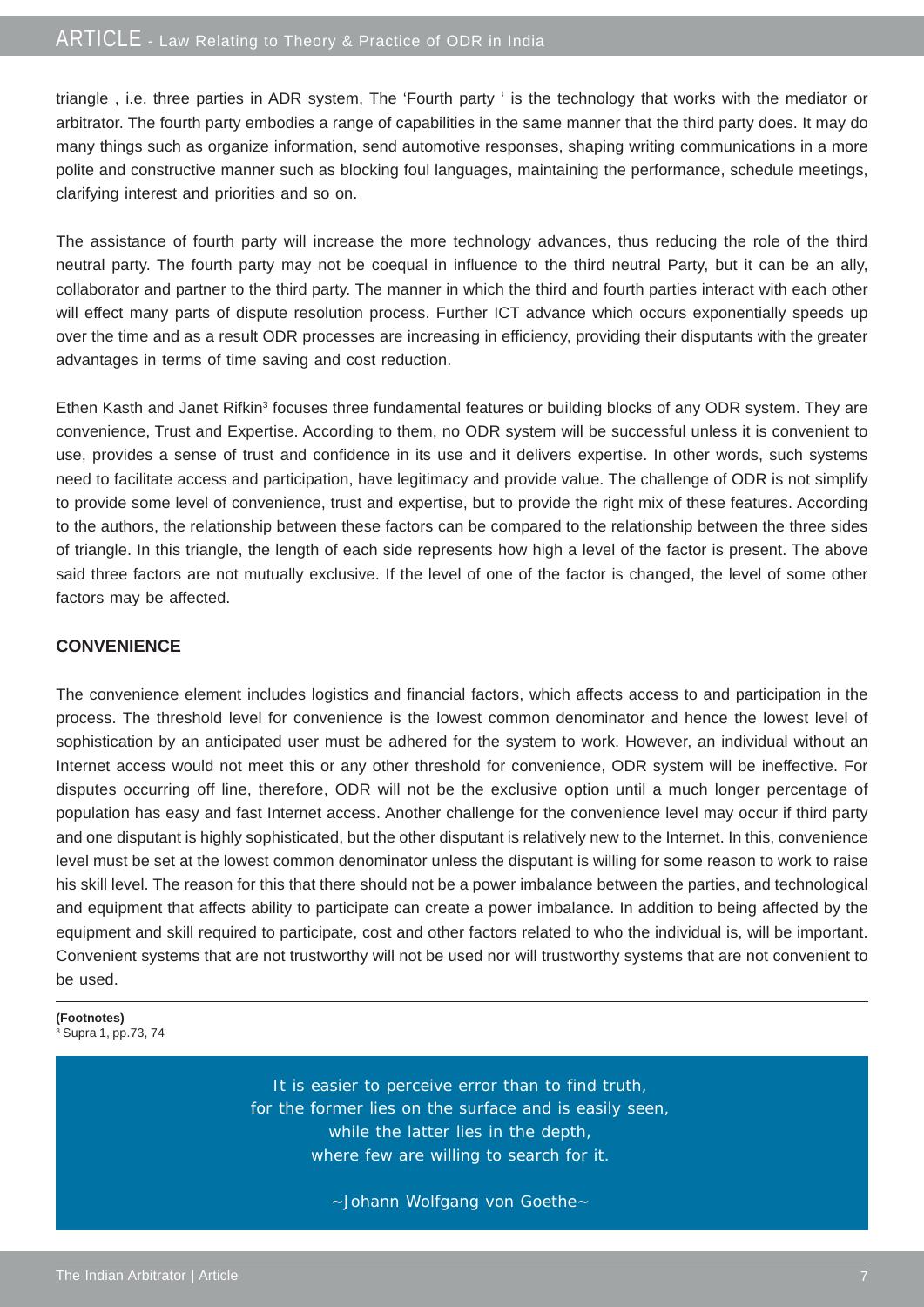The system need not be the most convenient of all possible systems, but it must be convenient enough so that the value provided justifies the effort made to use it. What is needed by any system designer is an understanding of the user base because at every step in the online process the participants are evaluating the process, finding it convenient or not, trustworthy or not and of value or not.

#### **TRUST**

The element of trust generally deals with amount of risk the user feels in using the system or website. Trust is a very different realm from convenience physical or virtual, is inherently trustworthy. In physical world it is possible to evaluate what level of trust is present by experience, however when the parties are not encountering physically the usual cues available in face to face situation is not available and therefore new cues or techniques are needed that provide the same level of trust that the usual cues provide. Building trust online involves providing information to customers that tells them something about the party they are dealing with. Trust comes therefore from information on the third party site and the reputation of the third parties. Similarly the website owner shall provide information about his reputation. It is no surprise that the logos for square Trade includes the phrase 'Building trust in Transaction' and e- resolution uses the phrase "Integrity online"

In traditional mediation and arbitration, taking same action to build trust is usually at the top of the mediator's or arbitrators agenda when the parties first meet. In ODR process, building trust is a key concern in the design of website. Potential users of ODR will begin making judgments about the value of the service the first time they see the opening screen of the ODR site.

Attempts to build trust in ODR system is by presenting information about how much benefit can be gained from using the site, how the site has been successfully used in the past and how successful the founders or managers of the site are. Such data is really data about expertise. The differences between the trust and expertise is that the trust is about whether what is being promised will be delivered and about whether or not what the site is saying about itself and its expertise can be believed, where as the expertise concerns whether the site has the resources and skills to successfully resolve the problem.

#### **EXPERTISE**

The expertise element requires an interactive information process, where the website receives information from a user, process it some way, provides same analysis and result to the users and perhaps then begins the process again. Expertise is delivered as part of process. The user of an ODR process will receive an enhanced impression of expertise if they not only find experienced and trained third party but also the technological participant in the guise of fourth party.

Therefore, the expertise is concerned with whether the third party and fourth party have the resources and skill to successfully resolve the problems.

#### **INTRODUCTION TO PRACTISE OF ODR**

ODR system is the same as the traditional dispute resolution model. The key difference in the two concepts lies not in the substance of their concept but in the mode or medium of practice. ODR system is entirely internet based, meaning that the users may conduct the proceedings through a website or that of service or content provider. Digital communication tools allow the parties to file request by completing electronic forms and to exchange information online through secure channels. The parties and neutral communicate electronically and also through audio and video facilities. The system includes such functions as automatic notifications. The ODR systems have been developed for negotiation, mediation arbitration or administration of justice.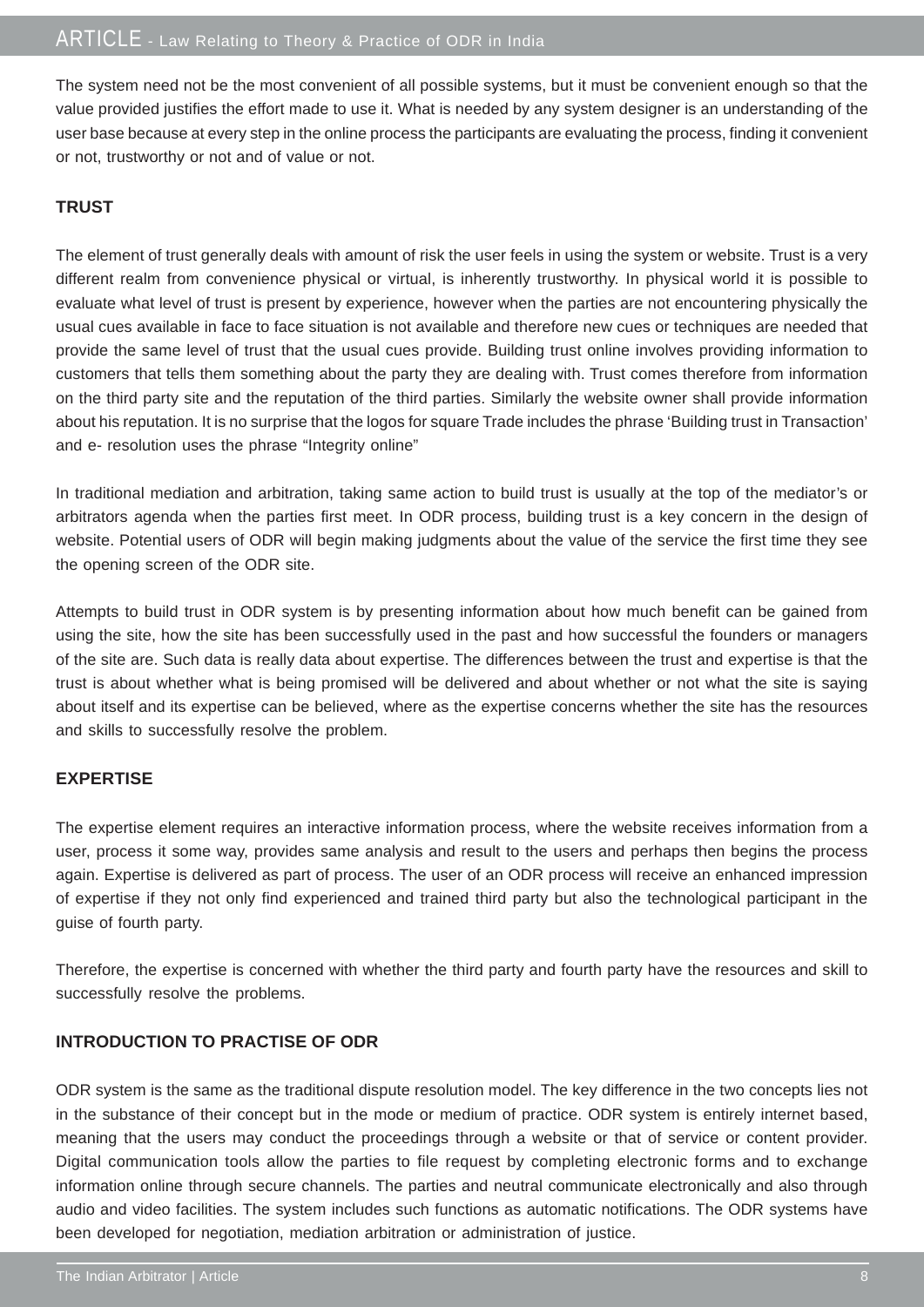#### **ONLINE NEGOTIATION:**

From a technical perspective, Negotiation is the most challenging ODR procedure. In other procedures, a third neutral third party either guides the process (mediation) or actually decides (litigation and arbitration). Negotiation is the only process in which the parties try to settle the dispute on their own. In online negotiation there is no independent third party other than the technologies supporting the parties to the dispute.

The right support of technology is therefore crucial. Accurate support by the technology can make the difference between settling the dispute or not. The technology does not, however, decide the disputes but support goes as far as suggesting solutions to the conflict.

The legal principles aim to guarantee a fair procedure which can be enforced, apart from the parties, solely by the technology. This means while drafting new or analysing existing principles, the enforceability of the principles by technology must be taken in to account.

There are two main forms of negotiation available for settling disputes on the internet – Automated and Assisted negotiation. Automated negotiation is a product of the medium used where the liability is undisputed and the only issue is to determine the amount. The Assisted negotiation is more sophisticated because it can handle all types of settlements, terms and conditions, not restricting to payments only.

#### **Automated Negotiation**

Automated negotiation relates to those methods in which the technology takes over aspect of negotiation. Most of the ODR services in the area are so called 'blind bidding' services. This is a negotiation process designed to determine economic settlements for claims in which liability is not challenged.

The blind bidding services may be thought as a type of auction mechanism where some or all information about the players bids is hidden. There are two forms of automated registration viz. Double Blind Bidding and Visual Blind Bidding.



No matter which girl he brought home, this bachelor had disapproval from his mother. A friend advised him:

"Find a girl just like your mother, then she is bound to like her."

Thus the bachelor tried and finally found the "GIRL."

So he told his friend: "As advised by you, I found a girl who looked, talked, walked and even cooked just like my mother. As you predicted, my Mother loved her!"

"So" asked the friend, "What happened?"

"My father disapproved of her!" replied the bachelor.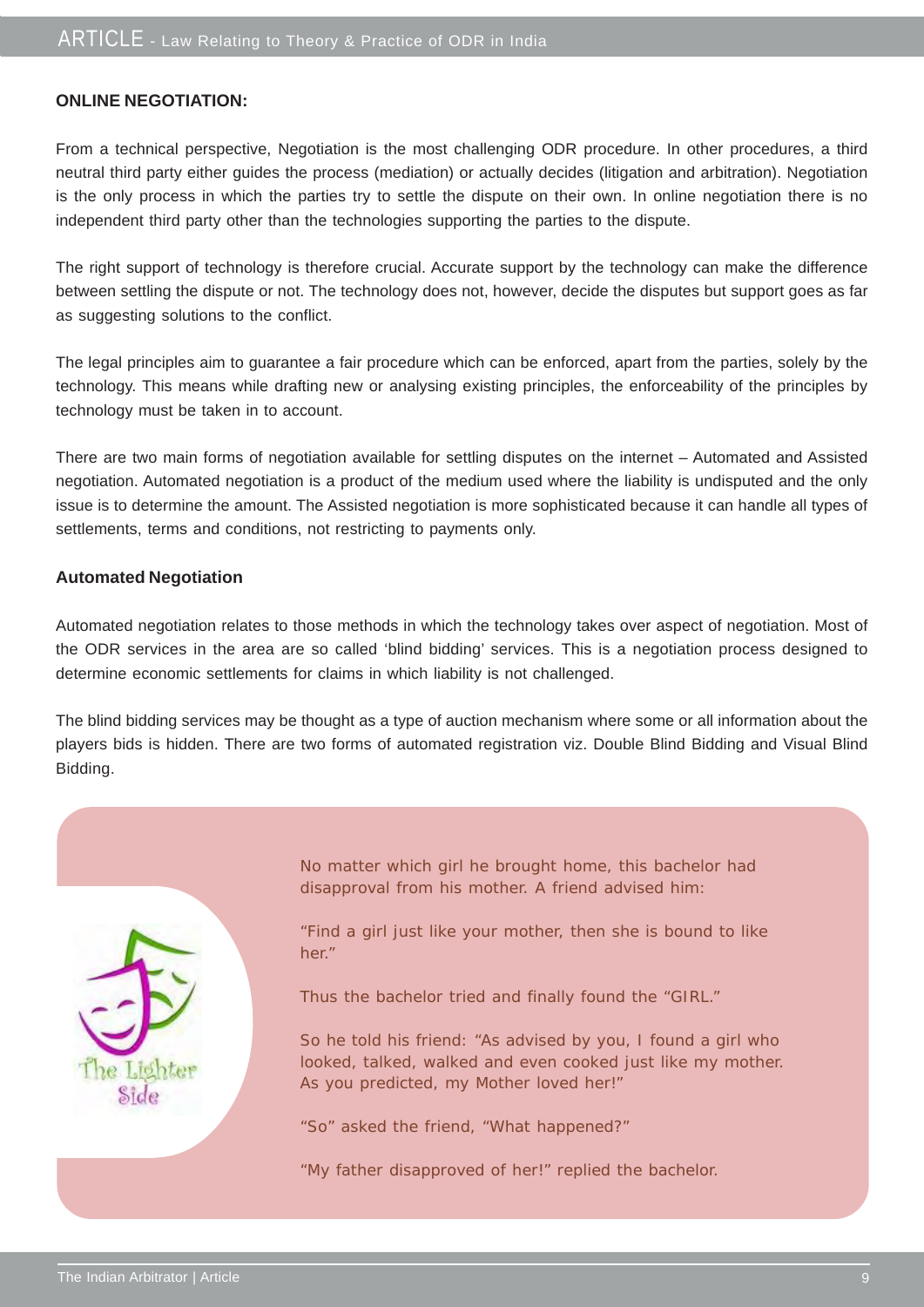#### • **Double Blind Bidding**

Double blind bidding is a negotiation method for single monetary issues between two parties. First the party jointly determine the range or spread within which they agree to settle. For instance they agree that they settle if their offers are within 10% of each other. Each Party then makes an offer unaware of its opponents offer. If the offer is with the agreed spread of 10% the computer calculates the mean value and dispute is settled with that amount. If the offers are outside the spread then no settlement is reached and the computer invites the parties to new round of blind bids. The process is very simple and efficient but very basic. There are about twenty dispute resolution provides active in this field. The spread usually range from 5% to 30% depending upon the provisions made in their system by the service providers and the parties can agree to any percentage within these range<sup>4</sup>.

#### • **Visual Blind Bidding**

The primary distinction of visual blind bidding is in what is kept hidden from the other parties. In contrast to double blind bidding where the offers and demands are kept hidden, in the visual blind bidding what is kept hidden is what each party are willing to accept<sup>5</sup>.

Visual Blind Bidding commences when all parties agree to negotiate with one another. They start the process by exchanging visible optimistic proposals which defines the bargaining ranges. The system then generates suggestions that fall within the bargaining ranges. Parties may continue to exchange visible proposals or contribute their own suggestions to the mix. Suggestions contributed by the parties remain anonymous, thus avoiding the face saving problem of accepting a suggestion made by another party<sup>6</sup>.

A resolution is declared by the system at the end of a negotiating session if all parties have accepted one or more packages (of one or more proposed decisions values) at the end of that session. Which of those packages becomes the agreement may be determined by algorithm that rewards the party that moves sooner into the zone of agreement.

This algorithm is thought to encourage concessions and quickly indicate that they are willing to accept a fair outcome. This is in contrast with to the chilling effect that occurs with the more common split the difference algorithm7. This method can be effectively applied to the simplest single value negotiations or the most complex negotiations between any member of parties and issues.

Automated negotiation has proven to be particularly successful with insurance compensations and commercial activities. It is also a valuable tool for lawyers because they too can use it without revealing what they are willing to accept and more importantly without waiving their right to access the count, in case the negotiation is unsuccessful.

This method is most useful for resolving brick and mortar dispute that arise in business, insurance companies' and B2C disputes as it saves money and time considerably<sup>8</sup>.

#### **Assisted Negotiation**

Assisted negotiation is essentially negotiation between two parties without the involvement of third neutral, but with the assistance of a computer. The technology has a similar role as the mediator in mediation. The role of the

#### **(Footnotes)**

<sup>5</sup> E.Thiessen and P.Miniato, "Uncovering Hidden Value in a Clean Water Act Negotiation – Smartsettle Infinity Simulation" (Smartsettle,2008) http:// www.odrforum2008.org/Program.

<sup>4</sup> http://en.wikipedia.org/wiki/Online dispute resolution>last accessed 26-1-2011

<sup>6</sup> E.Thiessen etal, "Rewarding Good Negotiating behaviour with smart settle" (2008)

<sup>7</sup> D.Larson "Artificial intelligence: Robots Avathars, and the Demise of Human Mediator" Ohio State Journal on Dispute Resolution.

<sup>8</sup> J.Krause "Settling it on the web New technology, lower costs enable growth of ODR". American Bar Association Journal, October-2007.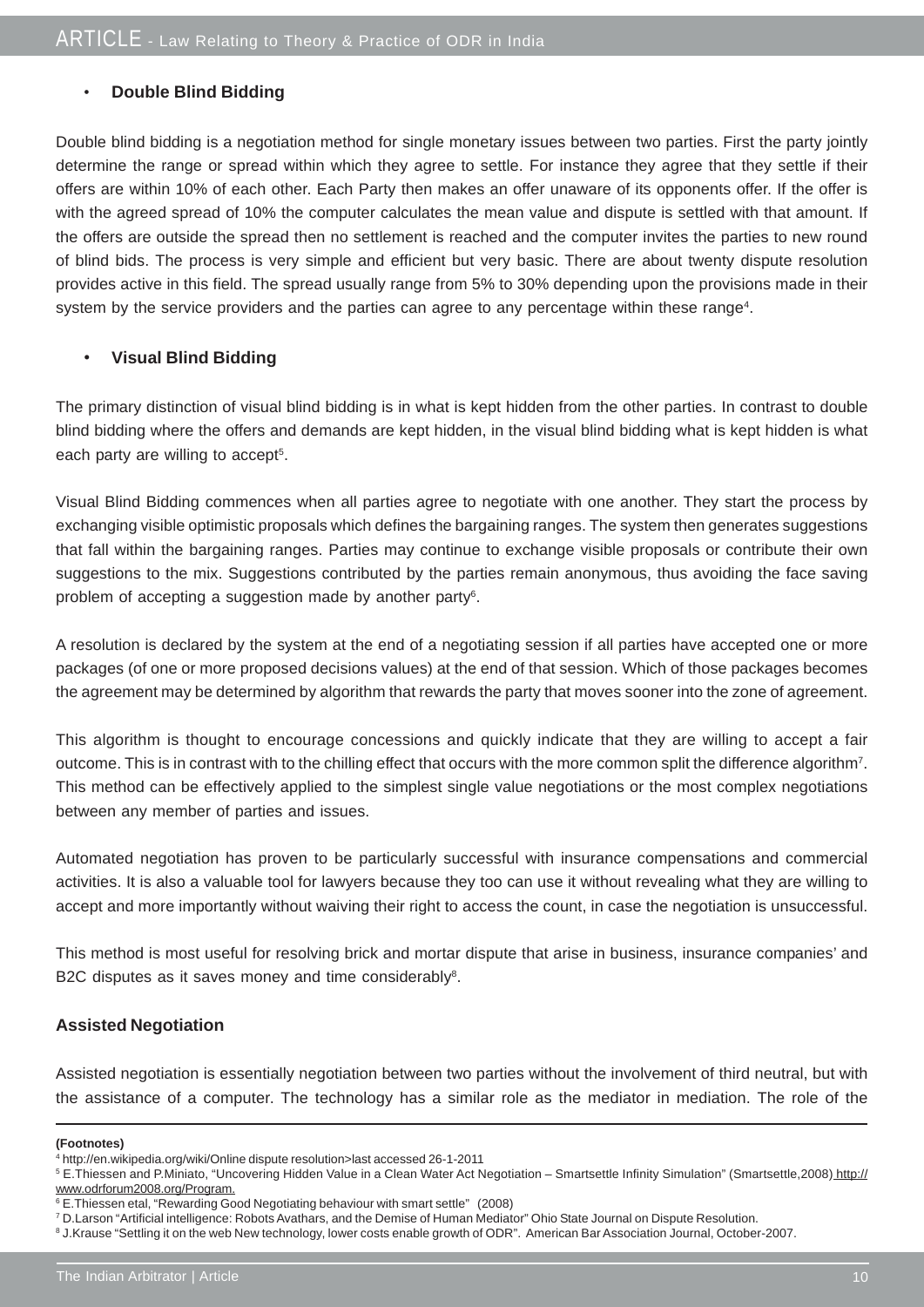technology is to provide a certain process and/or to provide the parties with specific evaluative advice. This procedure is designed to improve parties' communication through the assistance of software. The major advantages of this process are their informality, simplicity and user friendliness. The process is also known as computer mediated communication. The term for assisted negotiation is also known as Electronic negotiation (e-negotiation) and the system used for this type of negotiation is called "Negotiation Supports System" (NSS), or "Decision Support System" (DSS).

#### • **Decision Support System (DSS)**

The Electronic negotiations (e-negotiation) are negotiations between two parties, who cannot achieve their objectives through unilateral actions, exchange information, compromising offers and agreement, deal with inter dependent tasks, and search for a consensus which is a comprising decision.

The conflict is an interaction between individuals, groups or organisations in which at least one party has a different perception, thinking, feeling and will than the counterpart. This difference in feeling, thinking and will leads an interference with the other party. Within e-negotiation, the conflict behaviour is different compared to face to face negotiations. Through the restriction of the electronic medium the negotiations focus on selected aspect. Normally gesture, tone of the voice and mimics can increase or decrease the perceived level of conflict during the communication process. These visuals and acoustics attractions are missing during electronic negotiations. The negotiators have to rely on the written messages and the information provided by the NSS.

#### • **Negotiation Support System (NSS)**

NSS aims to support the users in their decision and argument and do not automate the negotiation process. The negotiators exchange messages with arguments for their positions, formal offers or counter offers, informal questions, clarifications, greetings etc. with the goal of creating a common background and of building a relationship between them. During these process different types of dynamic conflicts, apart from the initial conflict, can occur and escalate. In turn, this can lead to a rejection of the negotiation and as a consequence try to additional cost for parties. Therefore the negotiators try to minimise conflict in order to reach an agreement. A good NSS provider must offer conflict management support to help parties to resolve their dynamic conflicts during the process.

# INTERESTED TO CONTRIBUTE ARTICLES ?

We would like to have your contributions. Articles should be in English. Please take care that quotations, references and footnotes are accurate and complete. Submissions may be made to the Journals Division, Indian Institute of Arbitration & Mediation, G-254, Panampilly Nagar, Cochin - 682 036 or editor@arbitrationindia.com.

Publication of the Article will be the discretion of IIAM and submissions made indicates that the publish the copyrighted material to the publisher of the IIAM Journal.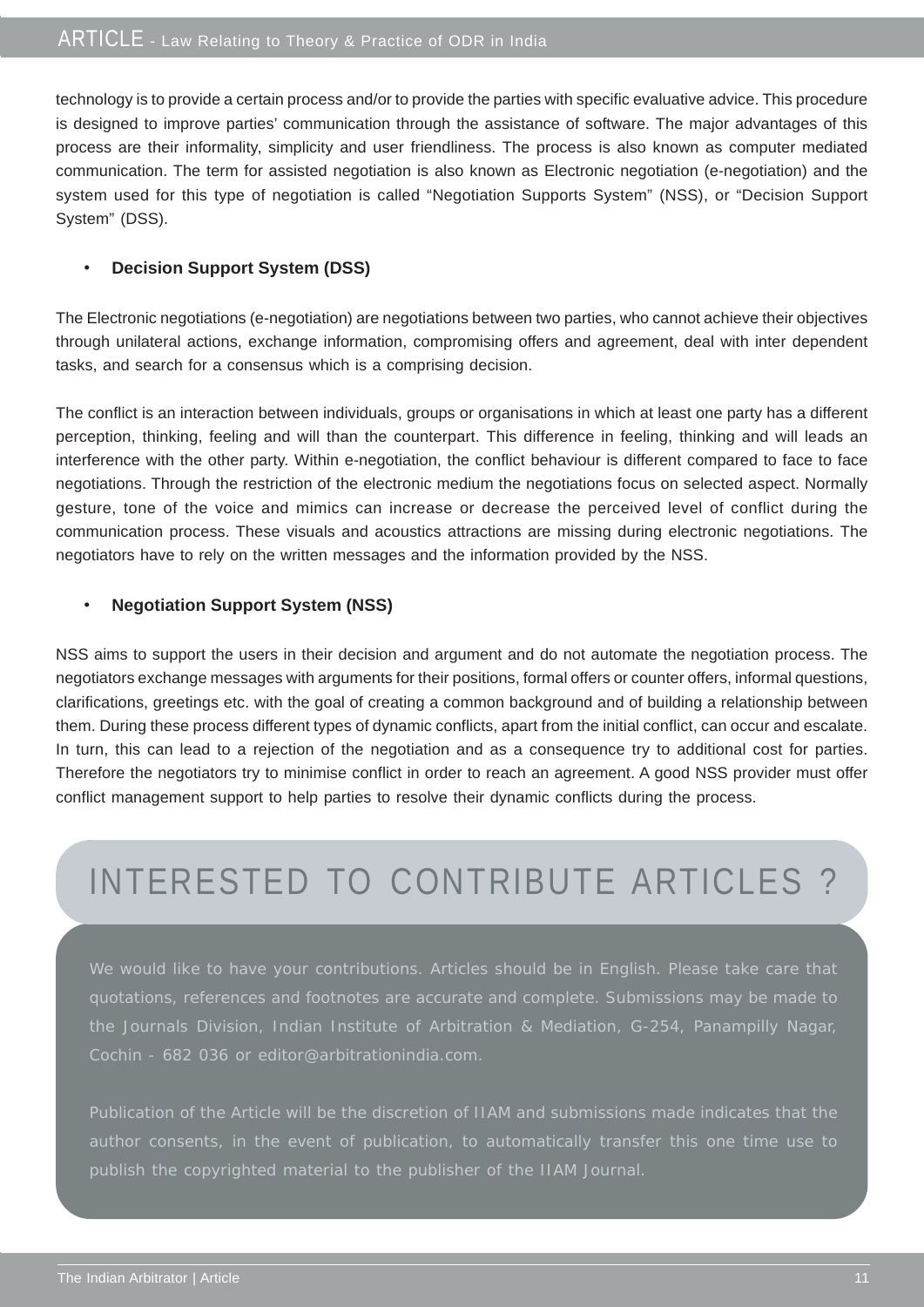### ARTICLE - Law Relating to Theory & Practice of ODR in India

A negotiation support system is a software system which implements models and procedures, has communication and coordination facilities and is designed to support two or more parties in their negotiation activities. In contrast to e-mail, the system supports the parties in a different ways, namely, by means of communication support the decision support and document management. The level of information an NSS can offer has different levels. Kersten et al<sup>9</sup> introduced the following stages.

- 1) The first stage is passive involvement. The NSS supports the interaction between the negotiators located at different places. Additionally it offers calculative support to help the negotiators to make a decision as utility function. Different visualisations of the negotiation data help the negotiators to keep the process transparent.
- 2) The second stage is active involvement. It is so called facilitation-mediation system, helps parties to create offers. It advises for formulation of messages or possible new concession help to find solutions for the given problem.
- 3) The third stage is proactive involvement. This stage of NSS has a same function as in second stage, but provides the possibility of proactive mediation intervention. The system has a certain artificial intelligence and monitors the whole negotiation process. It can evaluate the current status of the negotiation and provide specific advice like whether a negotiator should accept an offer or criticise their activities. The main difference between active and proactive system is that the negotiator asks in active systems for an advice while in proactive stage. NSS makes suggestions and critiques without any request, based on an expert system or artificial intelligence components.

Electronic negotiations realised with NSS can allow on the one hand better outcome than face to face negotiation and improve the exchange of multiple issue offers, but on the other hand they might need more time and can often end with impasse between the negotiators.

There are many system existing like Negoisst, Smart settle and Inspire, which have there main focus on different components. Smart settle and Inspire belong to the decision support school. They focus on quantitative support with the objective to push the negotiators to a more optional agreement. Negoisst provide a more holistic support for all relevant phases of the negotiation process. Especially the communication process is supported in several stages which is a key aspect in conflict management. Negoisst therefore provide the most sophisticated support for all three negotiation phases pre-negotiation, negotiation and post settlement, to reduce initial and dynamic conflicts.

There are three components of negotiation support namely, decision support, communication management and document management. An integrated and holistic approach combines all three components. Negoisst provides these components as explained below.

1) Decision Support: Concepts for supporting the decision making process are essential in supporting electronic negotiations. The main objective is not only to offer negotiators, individuals or joint advices to evaluate offers during the process, but also to measure the negotiators preference structures. In the case of B2B negotiations, the question is which kind of model should be used to solve the initial conflict in the context of the current business situation. Choosing the wrong model could lead to a high initial level of conflict. The model guide helps negotiators on basis of recommended system to choose the right one.

Negotiation parties can use methods of dynamic preference elicitation to redefine their preference within the process when new information is available or when their preference changes. A valid preference model is the

**(Footnotes)**

<sup>9</sup> Kestern G.., Lai H Negotiation support and E-negotiation system, an overview Hand Book of Group Discussion and Negotiation sprunger Science-Business Medic, Dordrecht, B.V 16, 2007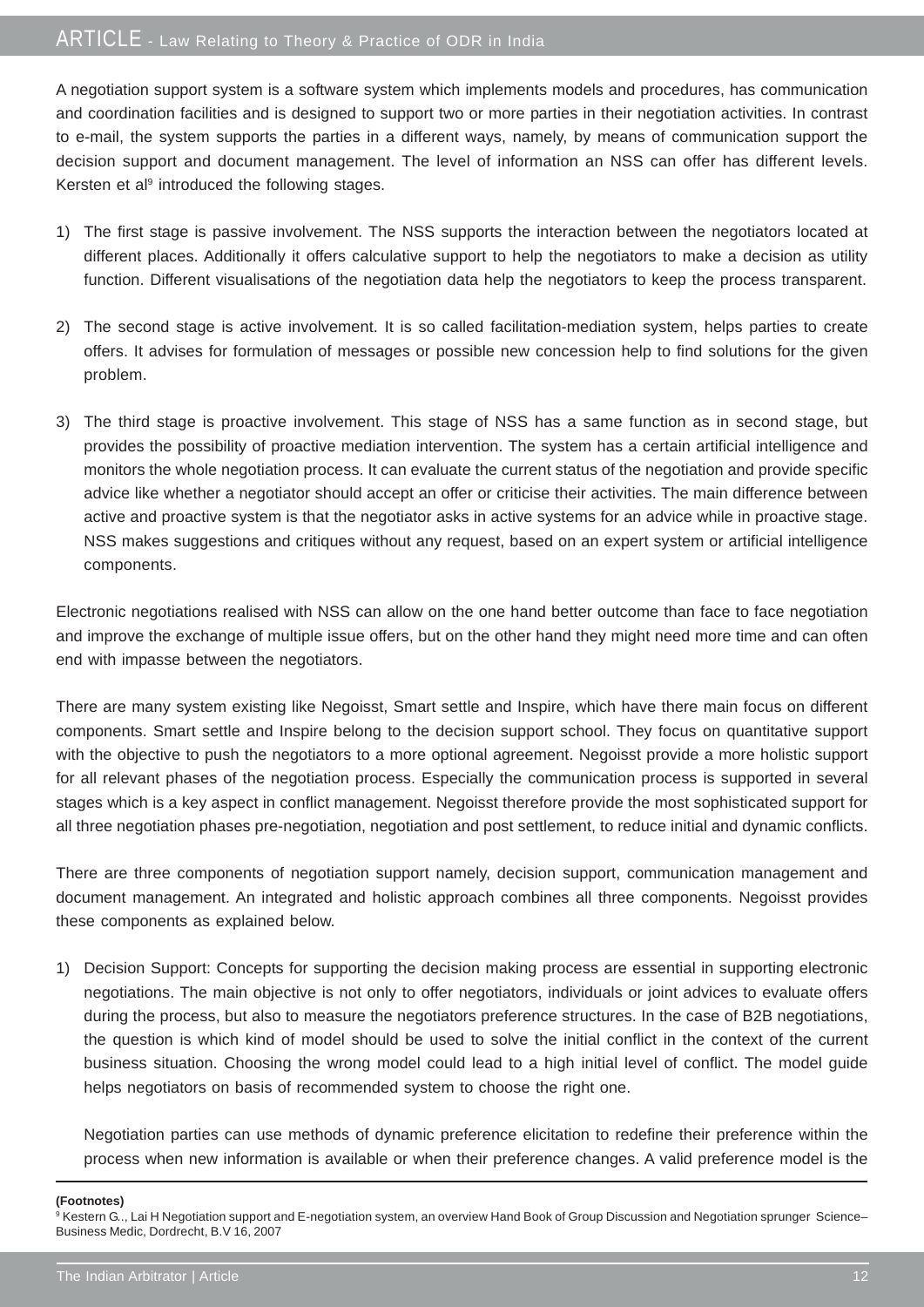basic for the analytical support during the process. It offers numerical indicators like the utility range of received offers or suggestions for possible new offers. Additionally a graphical representation of the negotiation history can display the progress of the negotiation and integrative activities on negotiation side. All these functions allow to disclose concessions, as a sign of cooperation and to evaluate the dynamic conflict behaviour.

2) Communication Support: Communication is an essential part in this bargaining process. Communication problems can be caused by missing cues due to the medium used for negotiation. The objective is it reduces these possible dynamic conflict aspects to a minimum. Communication does not describe something, it can also have a performative role. As a consequence, Negoisst supports communication with the objective to structure the negotiation process, to create a joint understanding and to show the intentions of messages. All three aspects have in common, that they should prevent misunderstandings and in turn frustration level prevents misunderstandings and in turn frustration level of conflicts. The semantic support declares signs and rules for the communication process.

A strictly alternating negotiation protocol prohibits belated changes or deletion of messages. The negotiation process becomes more transparent and future steps are clear. The semantic support reduces possible misunderstanding through the definition of the meanings of negotiation issues. Semantic enrichment, based on ontology, connect the written communication with the agenda items and their values. The pragmatic support transmits intention to make clear how a message is meant to be understood.

3) Document Support: To build up trust between the negotiators and provide traceability is indispensable to reduce the level of conflict within the process. Document management in Negoisst links manages and documents by automatically creating a new contract version from each message. No modifications are possible thereby enhancing trust in the system and in the partner.

We will look at the advanced conflict management including online mediation and arbitration in the next issue.



## Are you interested to open IIAM COMMUNITY MEDIATION CLINICS?

Indian Institute of Arbitration & Mediation welcomes you to take part in an exiting attempt of social transition to make our world a safe, sustainable, peaceful and prosperous place to live. Make an important contribution by adopting or supporting Community Mediation Clinics.

#### **For details visit www.communitymediation.in**

For those who believe, no explanation is necessary. For those who do not believe, no explanation is possible.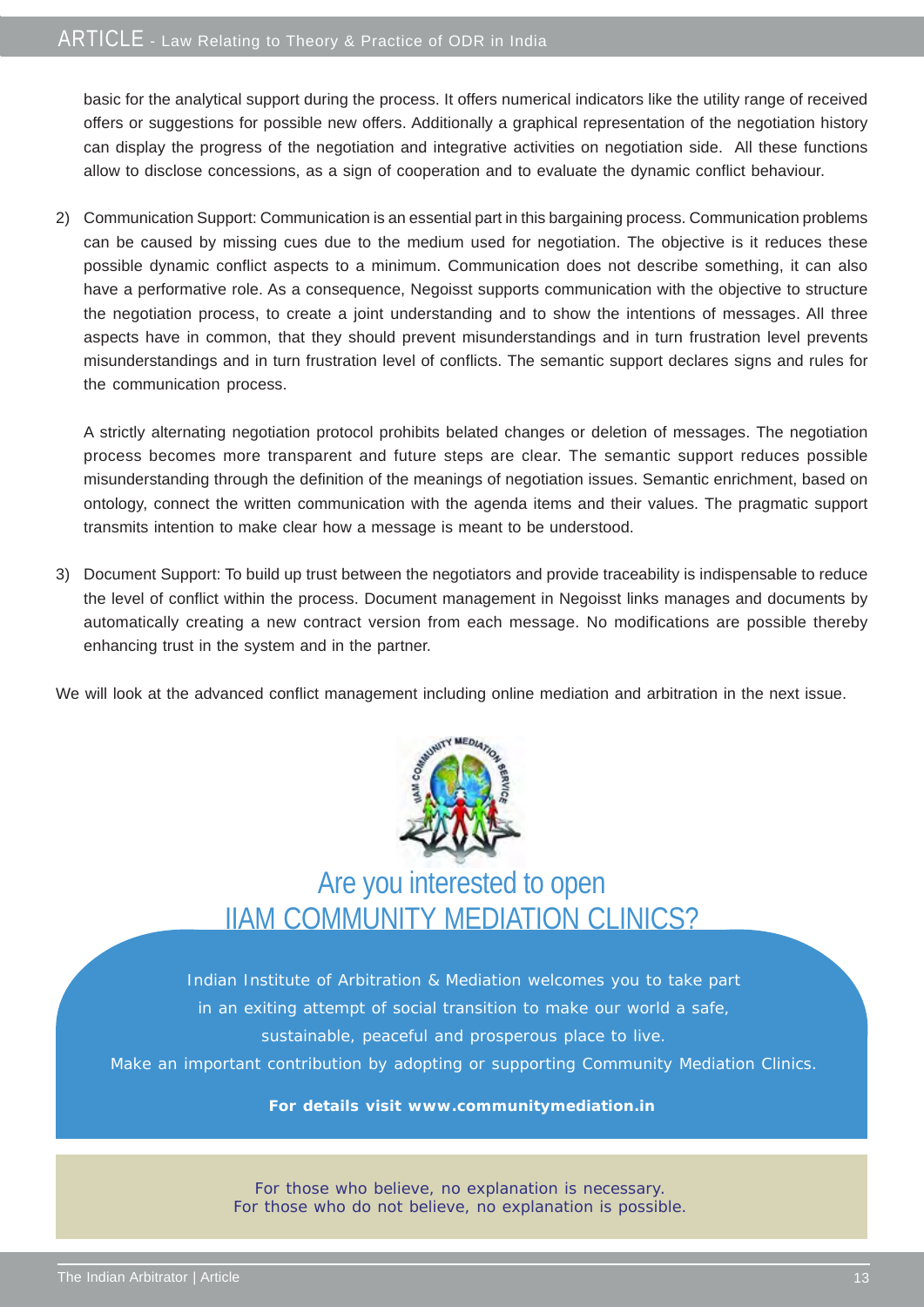# NEWS & EVENTS



# AMA CONFERENCE "MEDIATION: NEW ERA - LEGAL FRAMEWORK AND SOCIAL CHANGE" 3-4 APRIL 2014, HONG KONG

The 3rd AMA Conference, which adopts the theme "**Mediation: New Era - Legal Framework and Social Change",** will be held in the Sheraton Hong Kong Hotel & Tower, Hong Kong on 3 & 4 April 2014.

The Keynote Speakers are Mr. Rimsky YUEN Kwok-Keung SC, JP, Secretary for Justice of HKSAR, Justice Barnabas FUNG Wah, Judge of the Court of First Instance of the High Court of HKSAR and Mr. Michael LEATHES, Director of the International Mediation Institute (IMI). There are 36 renowned speakers from worldwide famous international mediation organizations like International Mediation Institute (IMI), Mediation Centre of China Council for the Promotion of International Trade (CCPIT) and all members of the Asian Mediation Association will present their unparalleled knowledge and expertise in the field of mediation in the Conference.

A wide variety of topics will be covered including but not limited to Civil Justice Reforms and Mediation; Mediation in Asia - Challenges and Opportunities; Court Roles in Mediation; Legal Perspectives of Mediation Standards and Practices; Emerging Thoughts on Mediation Theories; Cultural and Social Factors in Mediation Practice; Cultural Factors in Family Mediation and Best Practices in using mediation in the Asia and other place.

For more details about the conference and for registration, please visit www.amaconference2014.org.hk

# APPLE, SAMSUNG CEO'S AGREE TO MEDIATION

Apple and Samsung have agreed to attend a mediation session to be held on or before February 19, as they prepare to clash in court in March over smartphone patents. Apple CEO Tim Cook and Samsung CEO Oh-Hyun Kwon will attend the session.

Apple and Samsung are embroiled in a legal battle over patents across several countries that mirrors their global battle for supremacy in the mobile device market. The rivals are facing a March trial date in the US over Apple's claims that Samsung infringed its patents.